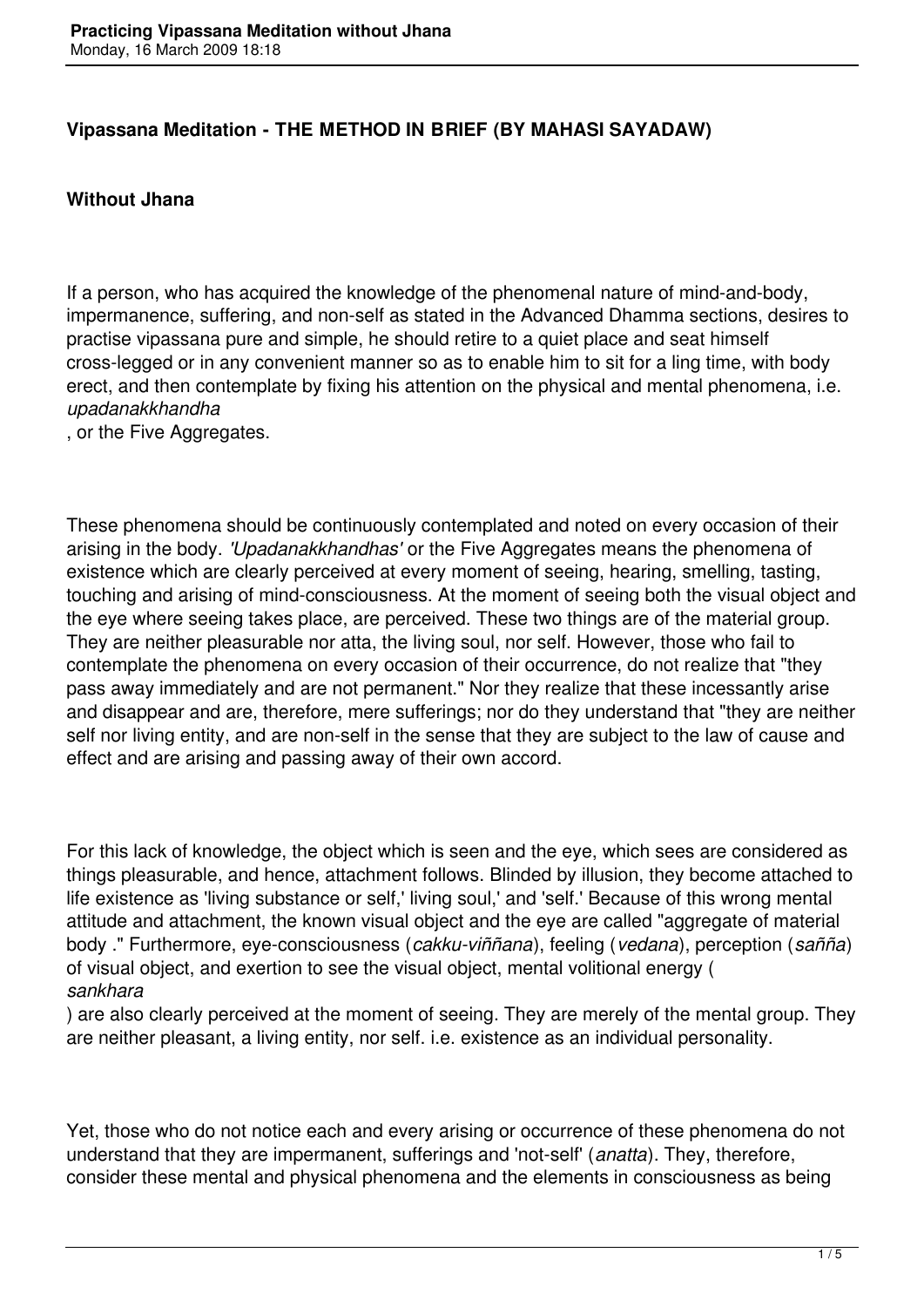pleasant, and are accordingly attached to them. They also cling to them with ego and with erroneous view that "It is I who sees; it is I who feels; it is I who perceives; it is I who is looking fixedly." It is because of such pleasurable attachment arising out of false views that these mental groups are called *aggregate of feeling*

, *aggregate of perception*

, *aggregate of volitional activities* 

, *aggregate of consciousness*

.

This is how the five aggregates and the physical and mental phenomena become obvious at the very moment of seeing the visual object through the eye. Similarly, the five aggregates are perceived distinctly at the very moment of hearing the sound through the ear, smelling the odour through the nose, knowing the taste through the tongue, feeling the sense of touch (tactile) through the body and knowing the mental objects (consciousness) through the mind-base. In particular, the tendencies, mental and physical, the elements in consciousness are concerned with both mind and matter (*nama* and *rupa*).

Though the material and mental phenomena are obviously taking place at every moment of seeing, hearing, etc., in the six spheres of senses, it is not possible for a beginner who is meditating, to contemplate or become mindful of all the occurrences in sequence as they arise. In Vipassana, it is essential that the most out-standing manifestation of the phenomenon in the body shall be contemplated first. It is just like in school where easy lesson to learn is taught at the beginning of the studies.

Therefore, of the two constituents of matter (body) and mind. the more outstanding material phenomena should first be contemplated. Among the physical or material phenomena, the tactile *bhuta-rupa* which is more manifest than the objects of sense-doors (*upadana-rupas*) should be chosen as the preliminary and prime object of contemplation at the beginning of the practice. Hence, with a view to noting the particularly outstanding bodily-contact, concentration should be made on the sitting posture of the entire body and contemplate continuously by making a mental note as sitting, sitting.

While thus contemplating, the distinct feeling of bodily contact of the haunch or leg or any part of the body will be noticed. This feeling of bodily contact should be jointly contemplated along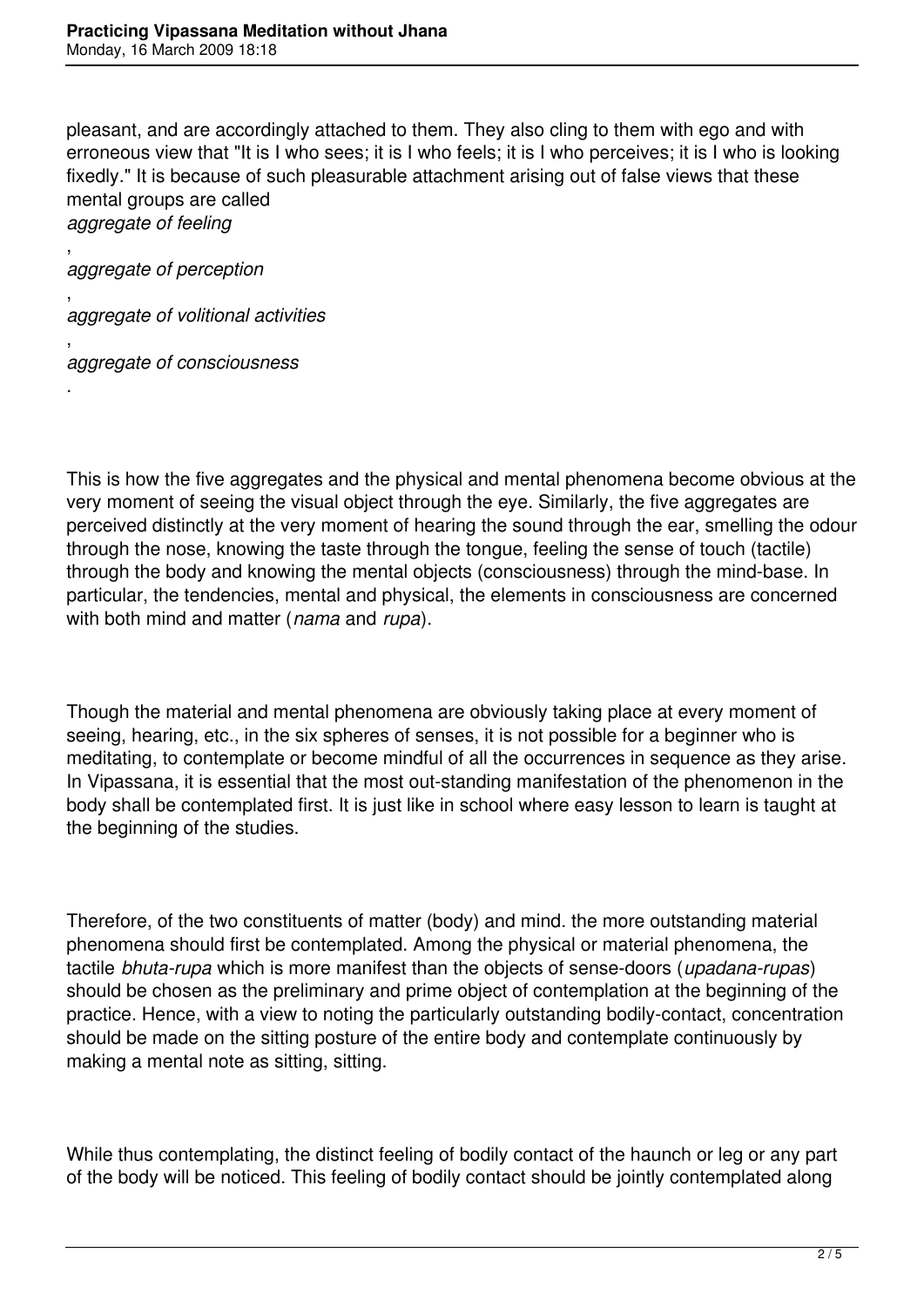with 'sitting,' continuously noting as 'contacting,' 'sitting,' 'contacting,' turn by turn fixing attention on the body that is sitting and on the point of bodily contact. If this manner of contemplation as 'sitting' 'contacting' is, however, found to be difficult at the start, then contemplation can be done by fixing attention on the point of contact of the inbreathing and out-breathing, and by noting as 'contacting' 'contacting.' Or, else, contemplation can be carried out by fixing attention on the rising and falling of the abdomen, which is motivated by respiration.

To illustrate the manner of contemplation: firstly, the mind should be attentively riveted on the abdomen. It will then be noticed that the abdomen is rising and falling and that these movements take place in continual succession. If, at the beginning of practice, the movement is not clearly felt by fixing attention on the abdomen, one or both hands be placed on it. Suspension of breath, and quick or deep breathing should not be done. The natural course of normal breathing should be maintained. As and when abdomen is rising, contemplate noting as 'rising.' The gradual rising of the abdomen from start to finish should be continuously noted without a lapse or without a break in the process of noting. The gradual 'falling' of the abdomen must also be contemplated in the same manner.

Every act of 'rising' and 'falling' should be noted continuously and contemplated as 'rising,' 'falling,' 'rising,' 'falling.' For particular attention, it may be mentioned that the words 'rising' and 'falling' should not be uttered by mouth, but repeated by saying mentally. In fact, words are not of real significance. To know the actual movements of the abdomen and the feeling of sensations that arise in the body is of fundamental importance. If the contemplation is carried on by the simple act of mental observation without the act of mentally repeating the words, the contemplation will be casual and ineffective with many drawbacks such as, failing attention to reach closely enough to the object to which it is directed, failing to clearly distinguish and perceive the phenomena part by part respectively, and the deterioration of the necessary force of energy to contemplate.

Therefore, it is directed to contemplate by repeating the words mentally as stated earlier. While contemplation is going on noting mentally as 'rising,' 'falling,' the mind may be found wandering to other sense-objects. These wandering mental states should be contemplated and noted as and when they arise. To cite an example: If it is found that the mind wanders to the objects other then those it is directed, it should be contemplated as 'wandering': if the mind intends to do something it should be contemplated as 'intending'; if it is reflecting, it should be contemplated as 'reflecting'; in the case of wanting something, it should be contemplated as 'wanting'; in the case of being pleased or angry or disappointed, it should be contemplated as 'wanting'; in the case of being pleased or angry or disappointed, it should be contemplated as 'pleased,' 'angry,' 'disappointed,' respectively; and in the case of feeling lazy or happy, it should be contemplated as 'lazy,' or 'happy,' as the case may be.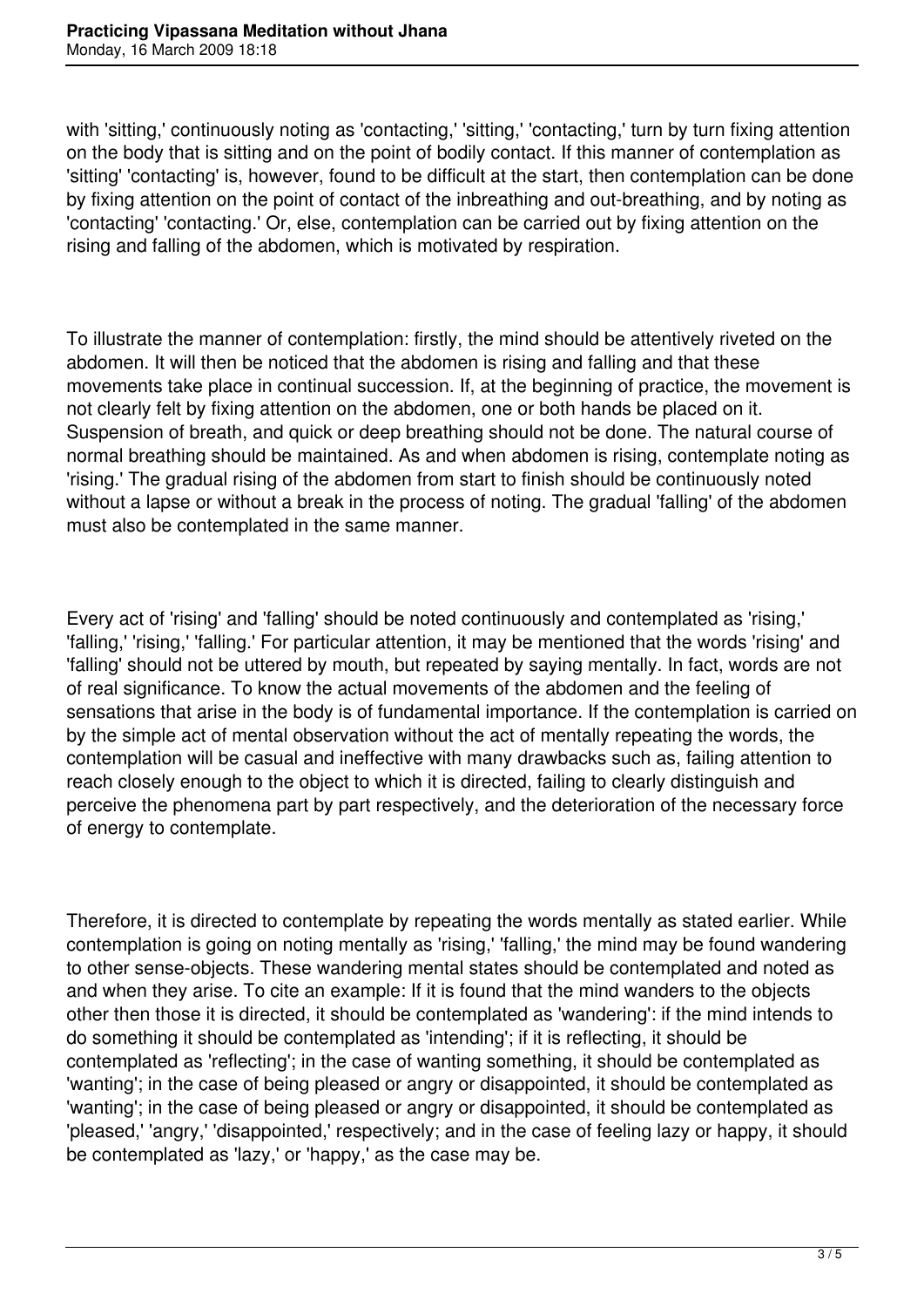The contemplation should be carried out repeatedly until the wavering mind ceases to operate. Then, the contemplation should be reverted to the 'rising and falling' movement of the abdomen as before and carried on with the process of noting continually as 'rising,' 'falling,' 'rising,' 'falling.'

If any disagreeable sensations (dukkha-vedana) such as, tiredness in limbs or feeling of hotness or pain etc., arise in the body, attention should be fixed on the spot where sensation arises and contemplation carried on as 'tired, tired,' 'hot, hot,' or 'painful, painful,' as the case may be. When the disagreeable sensation ceases, "rising and falling" of the abdomen must again be contemplated continuously. Only when the painful sensations are so acute that they become unbearable, then the posture of the body, and the position of hands and legs have to be changed to get relief. When the act of changing is to be resorted to, attention should be fixed on the behaviour of the bodily movements and contemplation carried on as 'bending,' 'stretching,' 'swaying,' 'moving,' 'raising,' 'dropping down,' etc., in the successive order of the changing process.

When the change is completed, then the contemplation on the "rising and falling" of the abdomen should be reverted to. When sometimes anything is being looked at, it should be contemplated as 'looking,' 'seeing.' If anything is seen unintentionally without being looked at, it should be contemplated as 'seeing, seeing.' If it happens to be listening to something, it should be contemplated as 'listening.' 'hearing.' If anything is heard without making any effort to hear, it should be contemplated as 'hearing, hearing.' If a reflecting thought takes place, it should be contemplated as 'reflecting, reflecting.' Then again, contemplation should be reverted to the 'rising and falling' of the abdomen. In the case of changing from the sitting posture to that of standing or the lying posture, contemplation should be made minutely on all bodily behaviours that occur every time the change takes place.

When walking, every movement involved in the process of taking steps should be carefully noted from start to finish and contemplated as 'walking, walking,' or 'taking step, taking step,' or 'lifting,' 'stepping,' and 'dropping down' (putting down). Briefly put, contemplation should be made on all actions of body and limbs, such as bending, stretching, raising, moving, etc., so as to perceive them in their true perspective as they occur. Physical sensations and mental feelings (vedana) should also be contemplated to know their true nature as they arise. Every mental activity such as thoughts, ideas, reflections, etc., should be contemplated to realize their true nature as they occur. In the absence of any special phenomenon while remaining calmly in the sitting or lying posture, contemplation should be carried out by fixing the attentio n on any of the bodily contacts.